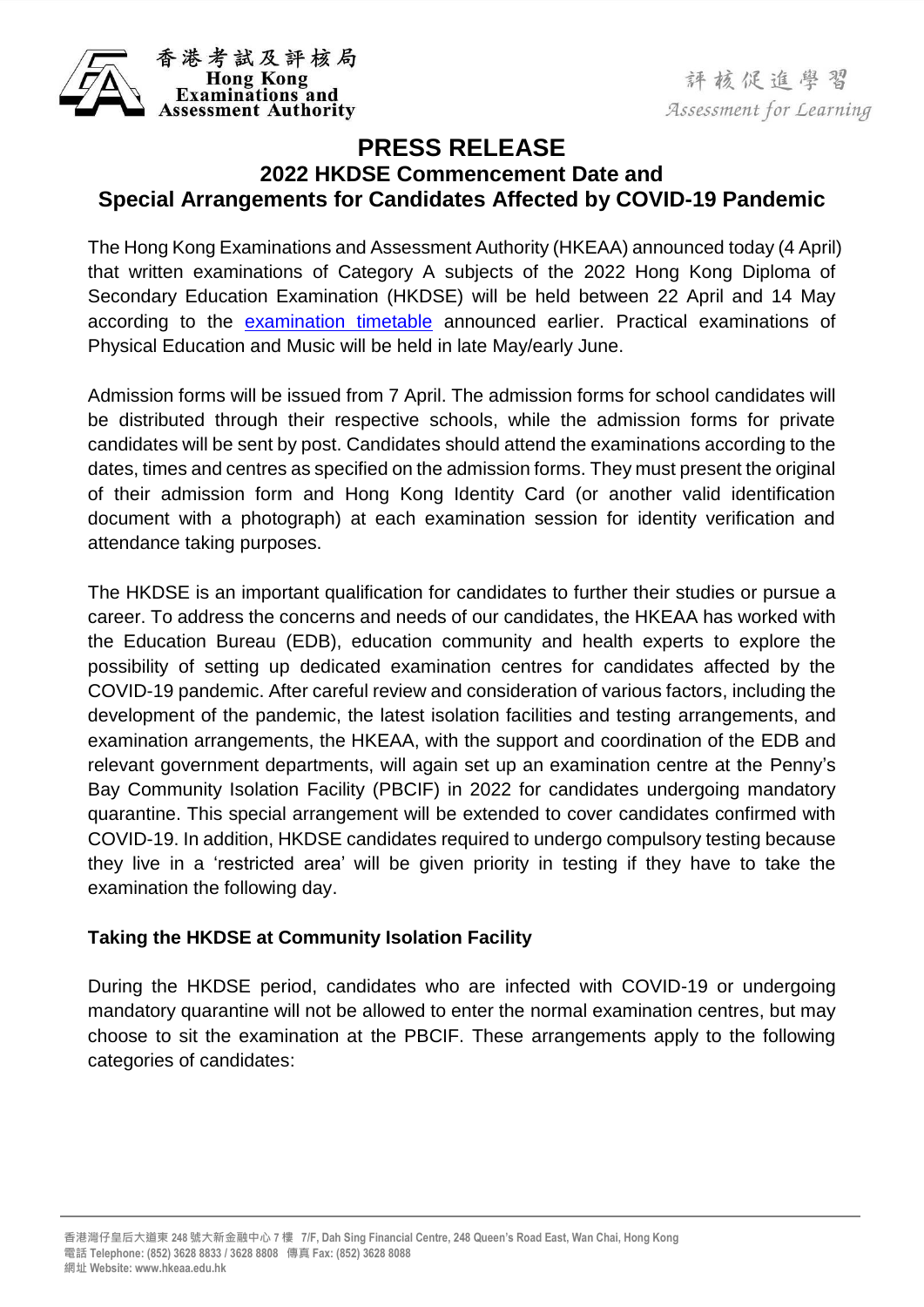| Candidates<br>infected with<br>COVID-19             | Candidates who have received a positive or preliminary positive<br>$\bullet$<br>COVID-19 nucleic acid test (NCT) result; or<br>Candidates who have received a positive rapid antigen test (RAT)<br>$\bullet$<br>result and obtained an isolation order* from the 'Declaration System<br>for Individuals Tested Positive for COVID-19 using Rapid Antigen<br>Test' |
|-----------------------------------------------------|-------------------------------------------------------------------------------------------------------------------------------------------------------------------------------------------------------------------------------------------------------------------------------------------------------------------------------------------------------------------|
| Candidates<br>undergoing<br>mandatory<br>quarantine | Candidates who are identified as close contacts and have received a<br>$\bullet$<br>mandatory quarantine order issued by the Government#; or<br>Candidates who have received a quarantine order* from the<br>$\bullet$<br>'Declaration System for Individuals Tested Positive for COVID-19<br>using Rapid Antigen Test'                                           |

*\* If candidates are confirmed with COVID-19 or identified as close contacts on the day of examination but have not registered the test result on the 'Declaration System for Individuals Tested Positive for COVID-19 using Rapid Antigen Test' in time, they must register the test result through the system after the examination on the same day.*

*# If candidates are identified as close contacts on the day of examination but have not received a mandatory quarantine order before the examination, they are required to present proof of infection of their household members (e.g. NCT or RAT positive result) to the HKEAA.*

The above candidates should contact and submit an application to the HKEAA Public Examinations Information Centre (PEIC) (Tel: 3628 8860 /email: [qc@hkeaa.edu.hk\)](mailto:qc@hkeaa.edu.hk) as soon as possible, and then contact the designated taxi service hotline to indicate their identity as HKDSE candidates and their intention to sit the HKDSE at the community isolation facility. Point-to-point pick-up arrangements for the PBCIF will be made for the candidates concerned.

If candidates are confirmed with COVID-19 or identified as close contacts on the day of examination, they should contact the PEIC and the designated taxi service hotline before 6:30am for pick-up arrangements with the aim of arriving at the PBCIF in time for the start of the examination. Detailed arrangements will be announced later.

Candidates who are confirmed with COVID-19 or identified as close contacts will be arranged to sit the examination in individual rooms in different zones at the PBCIF. However, in view of the constraints of the venue and facilities, special examination arrangements cannot be provided to candidates with special educational needs.

If candidates are feeling unwell or do not wish to take the examination at the PBCIF, they may apply to the HKEAA for assessment of their results. Please refer to the Handbook for [Candidates](https://www.hkeaa.edu.hk/DocLibrary/HKDSE/Candidate_Handbook/4_22What_to_do_Under_Special_Circumstances_E.pdf) for details. The HKEAA reiterates that candidates should not take the examination if they are unwell, as their performance may be affected by their health condition, and that candidates cannot apply for an assessment of subject results after they have sat the examination.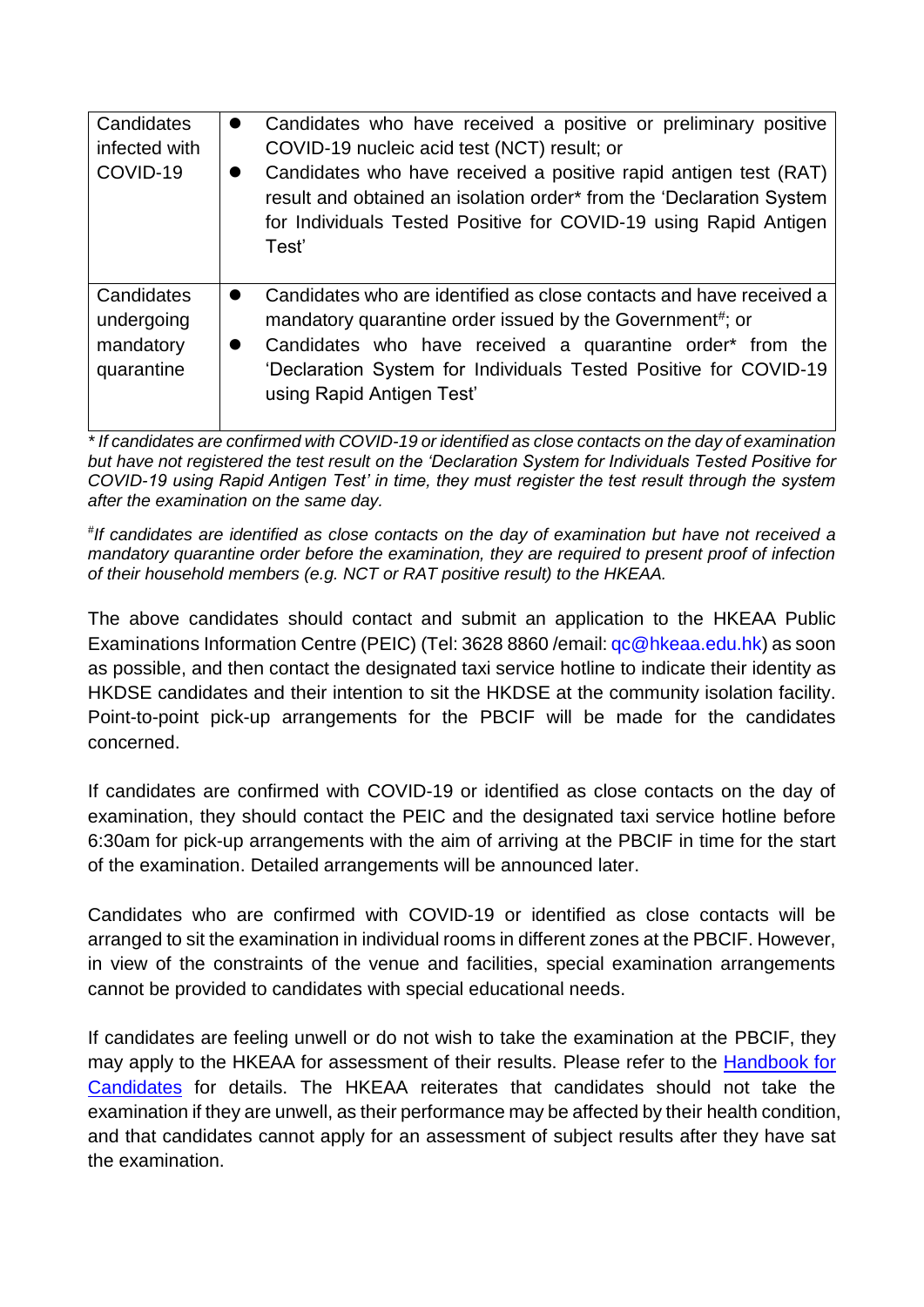## **Examination Arrangements for Candidates under 'Compulsory Testing Notice'**

Under the adjusted requirements for 2022 HKDSE in relation to compulsory testing for COVID-19, candidates who are required to undergo compulsory testing under 'Compulsory Testing Notice' but have not received the test result before the examination, they will be allowed to enter the examination centre if their RAT result is negative on the day of the examination.

# **Priority Compulsory Testing Arrangements for Candidates under 'Restriction-Testing Declaration'**

With the cooperation and support of relevant government departments, priority compulsory testing will be arranged again for HKDSE candidates this year. HKDSE candidates who have to undergo compulsory testing due to living in a 'restricted area' will be given priority testing. The prescribed officer will give priority testing to candidates who are going to sit the examinations the following day. The candidates concerned should go to the temporary specimen collection stations at the 'restricted area' as soon as possible. They should identify themselves as 2022 HKDSE candidates by presenting their admission form and identification document. Candidates concerned still need to conduct RAT on the day of examination and obtain a negative result; otherwise, they will not be allowed to enter the examination centre.

Candidates should go to the examination centres as soon as possible when they are allowed to leave the 'restricted area'. Candidates may contact the PEIC for assistance if they encounter difficulty to arrive at the examination centre on time. The HKEAA will help these candidates find a nearby examination centre as far as possible.

### **Precautionary Measures at Examination Centres**

Candidates are reminded to check their body temperature, perform the COVID-19 RAT and complete the 'Candidate's Declaration Form on Health' before going to the examination centre on each examination day. Candidates with a fever or symptoms of COVID-19 or positive RAT result on the day of examination will not be allowed to enter the examination centre. Candidates should take a photo of their negative RAT result next to their admission form for record purposes and retain the photos throughout the HKDSE examination period for random check.

School candidates will receive RAT kits with the admission form through their respective schools, while private candidates will be notified to collect the RAT kits from the HKEAA San Po Kong Office or Tsuen Wan Assessment Centre in mid-April.